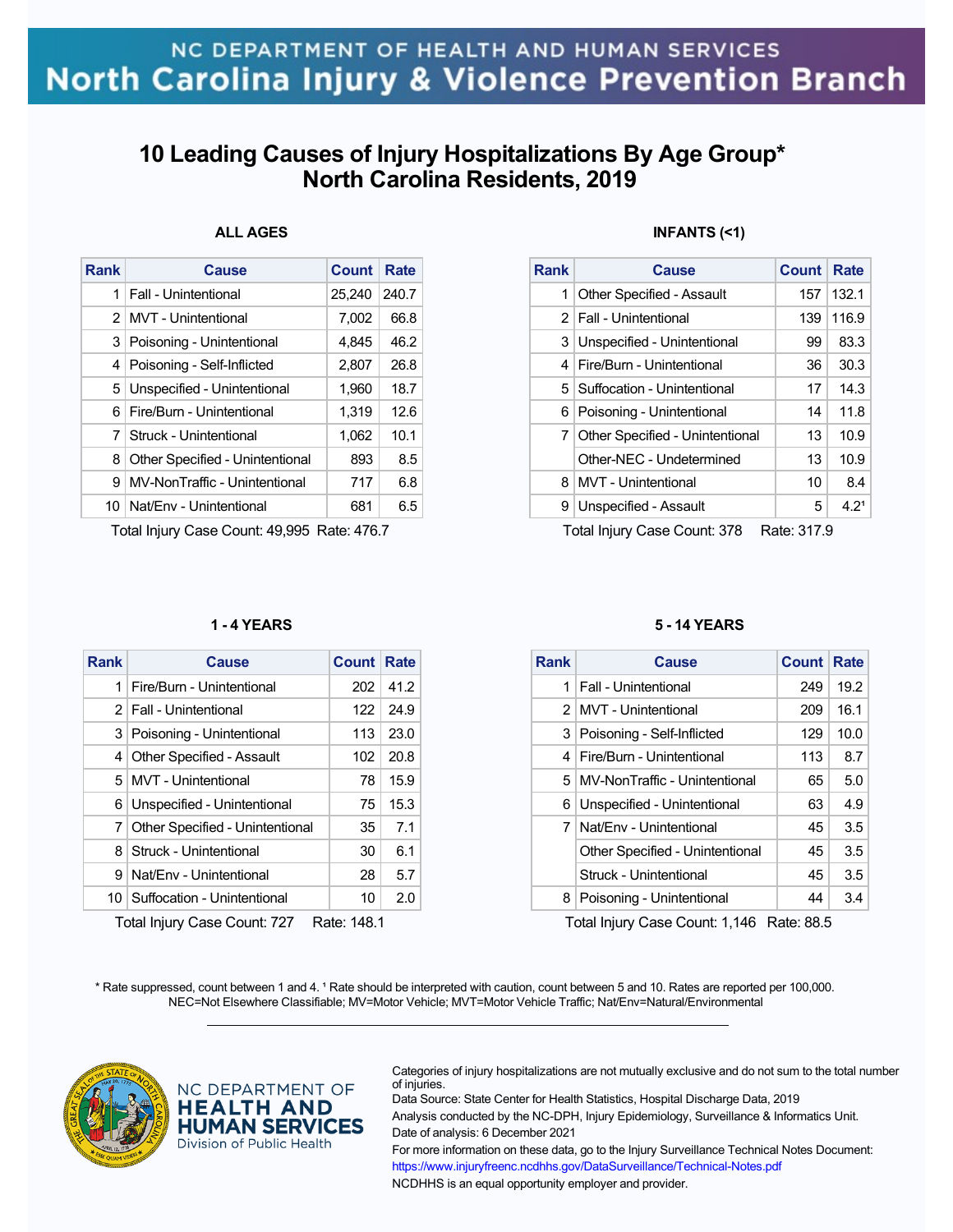## **10 Leading Causes of Injury Hospitalizations By Age Group\* North Carolina Residents, 2019**

| Rank | Cause                          | <b>Count Rate</b> |      |
|------|--------------------------------|-------------------|------|
| 1    | MVT - Unintentional            | 1.093             | 78.8 |
|      | 2   Poisoning - Self-Inflicted | 655               | 47.2 |
|      | 3 Poisoning - Unintentional    | 383               | 27.6 |
|      | 4   Fall - Unintentional       | 283               | 20.4 |
|      | 5   Firearm - Unintentional    | 213               | 15.4 |
| 61   | Firearm - Assault              | 158               | 11.4 |
| 7    | MV-NonTraffic - Unintentional  | 128               | 9.2  |
| 81   | Fire/Burn - Unintentional      | 115               | 8.3  |
|      | Unspecified - Unintentional    | 115               | 8.3  |
| 9    | Struck - Unintentional         | 101               | 7.3  |

Total Injury Case Count: 3,630 Rate: 261.7

### **45 - 64 YEARS**

| Rank           | Cause                           | <b>Count</b> | Rate  |
|----------------|---------------------------------|--------------|-------|
| 1              | Fall - Unintentional            | 4,141        | 151.9 |
| 2 <sup>1</sup> | MVT - Unintentional             | 1,949        | 71.5  |
| 3              | Poisoning - Unintentional       | 1,835        | 67.3  |
| 4              | Poisoning - Self-Inflicted      | 853          | 31.3  |
|                | 5 Unspecified - Unintentional   | 489          | 17.9  |
| 6              | Fire/Burn - Unintentional       | 343          | 12.6  |
| 7              | Struck - Unintentional          | 244          | 9.0   |
| 8              | Other Specified - Unintentional | 232          | 8.5   |
| 9              | Nat/Env - Unintentional         | 211          | 7.7   |
| 10             | MV-NonTraffic - Unintentional   | 210          | 7.7   |

Total Injury Case Count: 11,222 Rate: 411.6

### **25 - 44 YEARS**

| Rank | Cause                           | Count | Rate |
|------|---------------------------------|-------|------|
| 1    | MVT - Unintentional             | 2,192 | 80.6 |
|      | 2   Poisoning - Unintentional   | 1,470 | 54.1 |
|      | 3   Fall - Unintentional        | 1,100 | 40.4 |
|      | 4   Poisoning - Self-Inflicted  | 946   | 34.8 |
|      | 5 Unspecified - Unintentional   | 341   | 12.5 |
|      | 6   Fire/Burn - Unintentional   | 326   | 12.0 |
| 7    | Other Specified - Unintentional | 286   | 10.5 |
| 8    | Firearm - Assault               | 251   | 9.2  |
| Й    | Struck - Assault                | 242   | 8.9  |
|      | 10   Firearm - Unintentional    | 217   | 8.0  |

Total Injury Case Count: 8,361 Rate: 307.5

#### **AGES 65 & OVER**

| <b>Rank</b>    | Cause                           | Count  | Rate    |
|----------------|---------------------------------|--------|---------|
| 1              | Fall - Unintentional            | 19,202 | 1,096.6 |
| 2 <sup>1</sup> | MVT - Unintentional             | 1,456  | 83.1    |
| 3              | Poisoning - Unintentional       | 982    | 56.1    |
| 4              | Unspecified - Unintentional     | 777    | 44.4    |
| 5 <sup>1</sup> | Struck - Unintentional          | 494    | 28.2    |
| 6              | Poisoning - Self-Inflicted      | 221    | 12.6    |
| 7              | Nat/Fny - Unintentional         | 220    | 12.6    |
| 8              | Other Specified - Unintentional | 204    | 11.6    |
| 9              | Overexertion - Unintentional    | 187    | 10.7    |
| 10             | Fire/Burn - Unintentional       | 183    | 10.5    |

Total Injury Case Count: 24,470 Rate: 1,397.4

\* Rate suppressed, count between 1 and 4. <sup>1</sup> Rate should be interpreted with caution, count between 5 and 10. Rates are reported per 100,000. NEC=Not Elsewhere Classifiable; MV=Motor Vehicle; MVT=Motor Vehicle Traffic; Nat/Env=Natural/Environmental  $\mathcal{L}_\mathcal{L} = \{ \mathcal{L}_\mathcal{L} = \{ \mathcal{L}_\mathcal{L} = \{ \mathcal{L}_\mathcal{L} = \{ \mathcal{L}_\mathcal{L} = \{ \mathcal{L}_\mathcal{L} = \{ \mathcal{L}_\mathcal{L} = \{ \mathcal{L}_\mathcal{L} = \{ \mathcal{L}_\mathcal{L} = \{ \mathcal{L}_\mathcal{L} = \{ \mathcal{L}_\mathcal{L} = \{ \mathcal{L}_\mathcal{L} = \{ \mathcal{L}_\mathcal{L} = \{ \mathcal{L}_\mathcal{L} = \{ \mathcal{L}_\mathcal{$ 



NC DEPARTMENT OF **HEALTH AND HUMAN SERVICES** Division of Public Health

Categories of injury hospitalizations are not mutually exclusive and do not sum to the total number of injuries.

Data Source: State Center for Health Statistics, Hospital Discharge Data, 2019 Analysis conducted by the NC-DPH, Injury Epidemiology, Surveillance & Informatics Unit. Date of analysis: 6 December 2021 For more information on these data, go to the Injury Surveillance Technical Notes Document: https://www.injuryfreenc.ncdhhs.gov/DataSurveillance/Technical-Notes.pdf

NCDHHS is an equal opportunity employer and provider.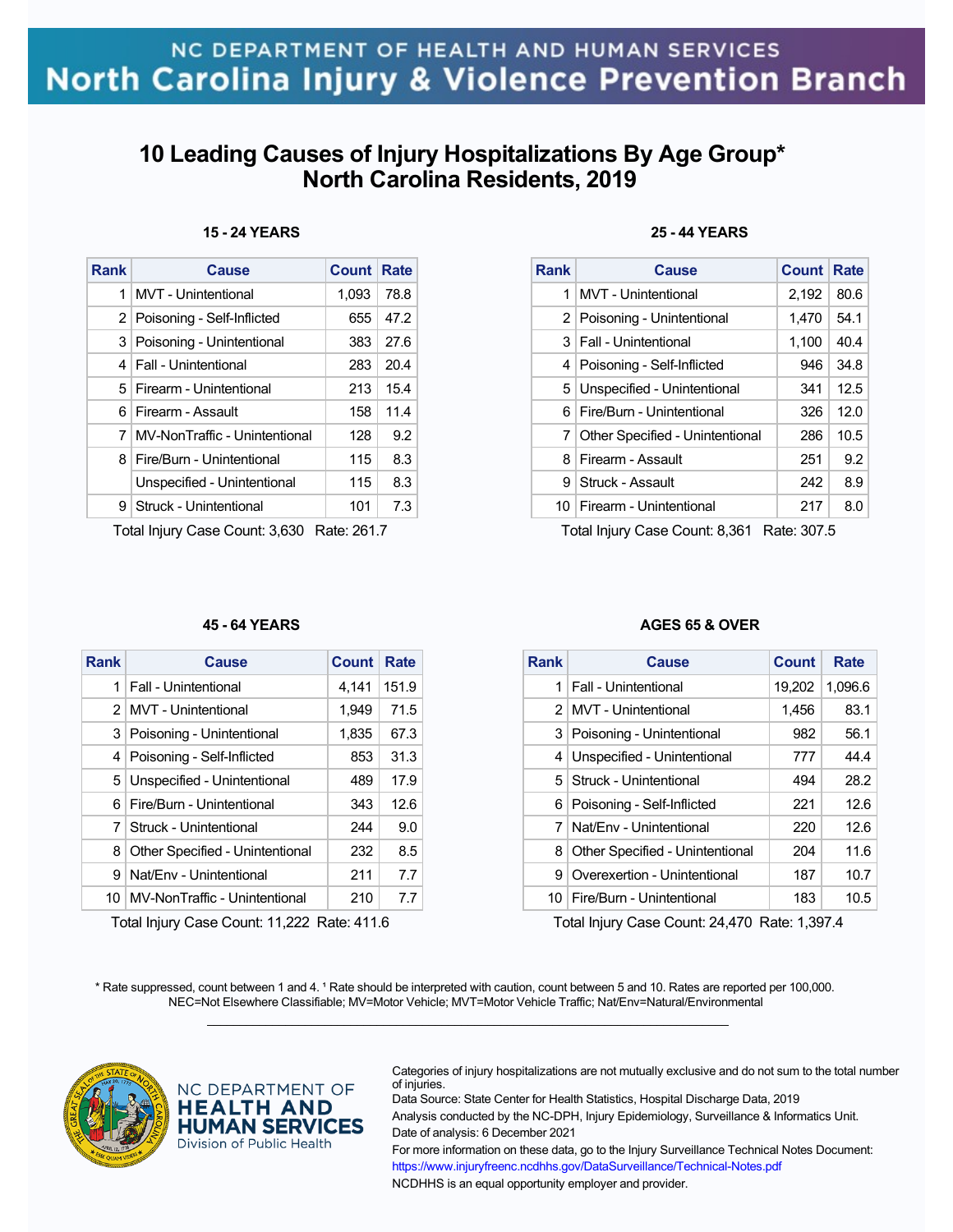## **10 Leading Causes of Injury Hospitalizations By Race/Ethnicity\* North Carolina Residents, 2019**

| <b>NON-HISPANIC WHITE</b> |  |
|---------------------------|--|
|---------------------------|--|

| <b>Rank</b>   | <b>Cause</b>                    | <b>Count</b> | Rate  |
|---------------|---------------------------------|--------------|-------|
| 1             | <b>Fall - Unintentional</b>     | 21.077       | 316.1 |
| $\mathcal{P}$ | <b>MVT</b> - Unintentional      | 4,343        | 65.1  |
| 3             | Poisoning - Unintentional       | 3,181        | 47.7  |
| 4             | Poisoning - Self-Inflicted      | 2,025        | 30.4  |
| 5             | Unspecified - Unintentional     | 1,388        | 20.8  |
| 6.            | Struck - Unintentional          | 773          | 11.6  |
| 7             | Fire/Burn - Unintentional       | 647          | 9.7   |
| 8             | Other Specified - Unintentional | 612          | 9.2   |
| 9             | Nat/Env - Unintentional         | 502          | 7.5   |
| 10.           | MV-NonTraffic - Unintentional   | 490          | 7.3   |
|               |                                 |              |       |

Total Injury Case Count: 36,707 Rate: 550.5

### **NON-HISPANIC BLACK**

| <b>Rank</b> | <b>Cause</b>                   | <b>Count</b> | Rate  |
|-------------|--------------------------------|--------------|-------|
| 1           | <b>Fall - Unintentional</b>    | 2,656        | 114.5 |
|             | 2 MVT - Unintentional          | 1,773        | 76.4  |
|             | 3   Poisoning - Unintentional  | 1,300        | 56.0  |
|             | 4   Poisoning - Self-Inflicted | 473          | 20.4  |
|             | 5   Fire/Burn - Unintentional  | 425          | 18.3  |
| 6           | Unspecified - Unintentional    | 399          | 17.2  |
|             | 7 Firearm - Assault            | 369          | 15.9  |
| 8           | Firearm - Unintentional        | 345          | 14.9  |
| 9           | Struck - Assault               | 226          | 9.7   |
|             | 10   Struck - Unintentional    | 180          | 7.8   |

Total Injury Case Count: 8,987 Rate: 387.3

### **NON-HISPANIC AMERICAN INDIAN**

| <b>Rank</b> | Cause                          | <b>Count</b> | Rate  |
|-------------|--------------------------------|--------------|-------|
| 1           | <b>Fall - Unintentional</b>    | 217          | 174.1 |
|             | 2 Poisoning - Unintentional    | 109          | 87.5  |
|             | 3 MVT - Unintentional          | 93           | 74.6  |
|             | 4   Poisoning - Self-Inflicted | 26           | 20.9  |
|             | 5   Fire/Burn - Unintentional  | 18           | 14.4  |
| 6           | Unspecified - Unintentional    | 17           | 13.6  |
|             | 7 Struck - Assault             | 14           | 11.2  |
|             | Struck - Unintentional         | 14           | 11.2  |
| 8.          | Firearm - Unintentional        | 13           | 10.4  |
|             | MV-NonTraffic - Unintentional  | 13           | 10.4  |

Total Injury Case Count: 602 Rate: 483.0

### **NON-HISPANIC ASIAN**

| Rank | Cause                            | <b>Count</b> | Rate             |
|------|----------------------------------|--------------|------------------|
| 1    | Fall - Unintentional             | 178          | 51.0             |
|      | 2   MVT - Unintentional          | 66           | 18.9             |
| 3    | Poisoning - Self-Inflicted       | 38           | 10.9             |
| 4    | Poisoning - Unintentional        | 20           | 5.7              |
| 5.   | Fire/Burn - Unintentional        | 11           | 3.2              |
| 6    | Struck - Unintentional           | 9            | 2.6 <sup>1</sup> |
|      | Unspecified - Unintentional      | 9            | 2.6 <sup>1</sup> |
| 7    | Nat/Env - Unintentional          | 6            | 1.7 <sup>1</sup> |
| 8    | Firearm - Unintentional          | 5.           | 1.4 <sup>1</sup> |
|      | <b>Other Specified - Assault</b> | 5            | 1.4 <sup>1</sup> |

Total Injury Case Count: 373 Rate: 106.9

\* Rate suppressed, count between 1 and 4. <sup>1</sup> Rate should be interpreted with caution, count between 5 and 10. Rates are reported per 100,000. NEC=Not Elsewhere Classifiable; MV=Motor Vehicle; MVT=Motor Vehicle Traffic; Nat/Env=Natural/Environmental  $\mathcal{L}_\mathcal{L} = \{ \mathcal{L}_\mathcal{L} = \{ \mathcal{L}_\mathcal{L} = \{ \mathcal{L}_\mathcal{L} = \{ \mathcal{L}_\mathcal{L} = \{ \mathcal{L}_\mathcal{L} = \{ \mathcal{L}_\mathcal{L} = \{ \mathcal{L}_\mathcal{L} = \{ \mathcal{L}_\mathcal{L} = \{ \mathcal{L}_\mathcal{L} = \{ \mathcal{L}_\mathcal{L} = \{ \mathcal{L}_\mathcal{L} = \{ \mathcal{L}_\mathcal{L} = \{ \mathcal{L}_\mathcal{L} = \{ \mathcal{L}_\mathcal{$ 



NC DEPARTMENT OF **HEALTH AND HUMAN SERVICES** Division of Public Health

Caution – race classifications changed in July 2020 for all data years

Categories of injury hospitalizations are not mutually exclusive and do not sum to the total number of injuries.

Data Source: State Center for Health Statistics, Hospital Discharge Data, 2019 Analysis conducted by the NC-DPH, Injury Epidemiology, Surveillance & Informatics Unit. Date of analysis: 6 December 2021

For more information on these data, go to the Injury Surveillance Technical Notes Document: https://www.injuryfreenc.ncdhhs.gov/DataSurveillance/Technical-Notes.pdf NCDHHS is an equal opportunity employer and provider.